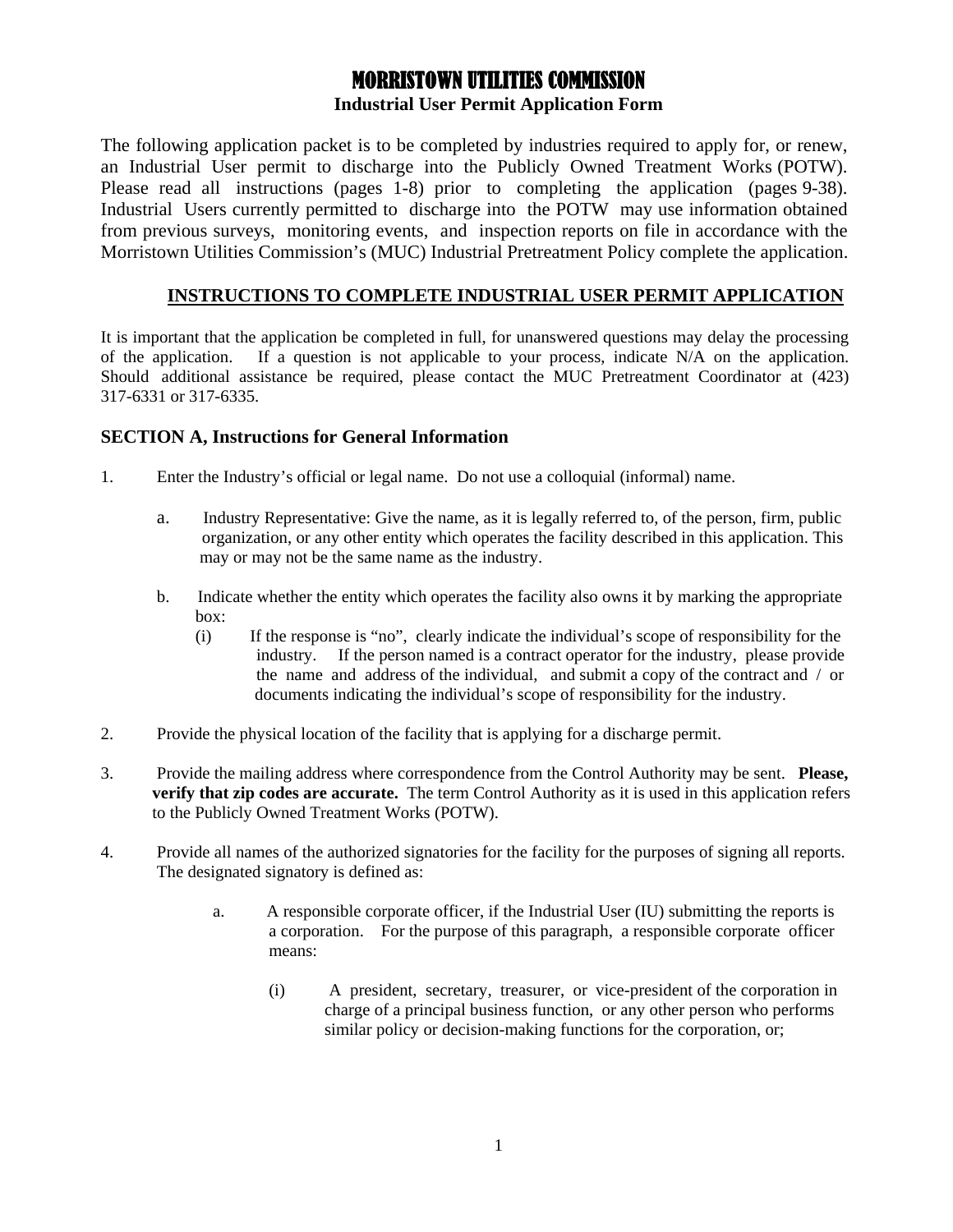- (ii) The manager of one or more manufacturing, production, or operation facilities employing more than 250 persons or having gross annual sales or expenditures exceeding \$25 million (in second-quarter 1980 dollars), if authority to sign documents has been assigned or delegated to the manager in accordance with corporate procedures.
- b. A general partner or proprietor if the Industrial User submitting the reports is a partnership or sole proprietorship respectively.
- c. A duly authorized representative of the individual designated in paragraph (a) or (b) of this section if:
	- (i) The authorization specifies either an individual or a position having responsibility for the overall operation of the facility from which the Industrial Discharge originates, such as the position of plant manager, operator of a well, or well field superintendent, or a position of equivalent responsibility, or having overall responsibility for environmental matters for the company; and
	- (iii) The written authorization is submitted to the Control Authority.
- 5. Provide the name of the person who is thoroughly familiar with the facts reported on this form and who can be contacted by the Control Authority (e.g., the plant manager).

#### **SECTION B, Instructions for Business Activities**

- 1. Check all operations that occur, or will occur at your facility. If you have any questions regarding How to categorize your business activity, contact the Control Authority for technical guidance.
- 2. For all processes found on the premises, indicate the Standard Industrial Classification (SIC) Code Number, as found in the most recent edition of Standard Industrial Classification Manual prepared by the Executive Office of the President, Office of Management and Budget. This document is available from the Government Printing Office in Washington D.C., or in San Francisco, California. DO NOT USE PREVIOUS EDITIONS OF THIS MANUAL. Copies of the manual are also available at most public libraries.
- 3. Self explanatory.
- 4. List the types of products produced, give the common or brand name and the proper or scientific name. Enter from your records the average and maximum amounts produced daily for each operation for the previous calendar year, and the estimated total daily production for this calendar year. Be sure to specify the daily units of production. Attach additional sheets as necessary.
- 5. Provide a listing of all primary raw materials used (or planned to be used) in the facility's operation. Indicate the amount of raw material used in daily units.
- 6. List types and quantity of chemicals used, or stored at the facility. Avoid the use of trade names of chemicals. **Include copies of manufacturer's Material Safety Data Sheets (MSDS) for all chemicals indentified.**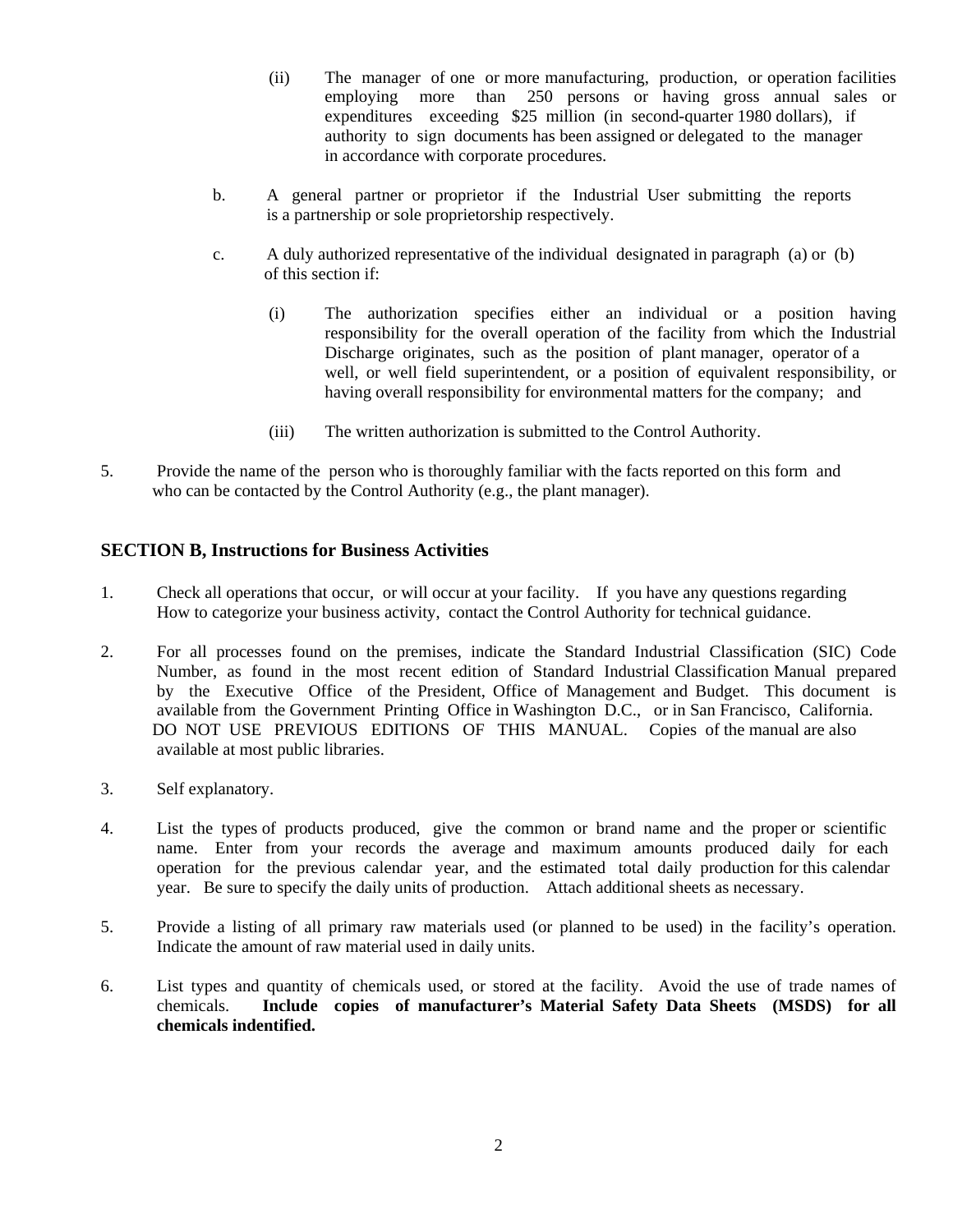- 7. Self explanatory.
- 8. Indicate whether the business activity is continuous throughout the year, or if it is seasonal. If the activity is seasonal, circle the months of the year during which the activity occurs. Make any additional comments you feel are required to describe the variation in operation of your business activity.
- 9. Indicate whether the facility's wastewater discharge is continuous throughout the year, or if it is seasonal. If the discharge is seasonal, circle the months of the year during which the discharge occurs. Make any additional comments you feel are required to describe the variation in discharge of your business.
- 10. Indicate any shut downs in operation which may occur during the year, and indicate the reasons for shutdown.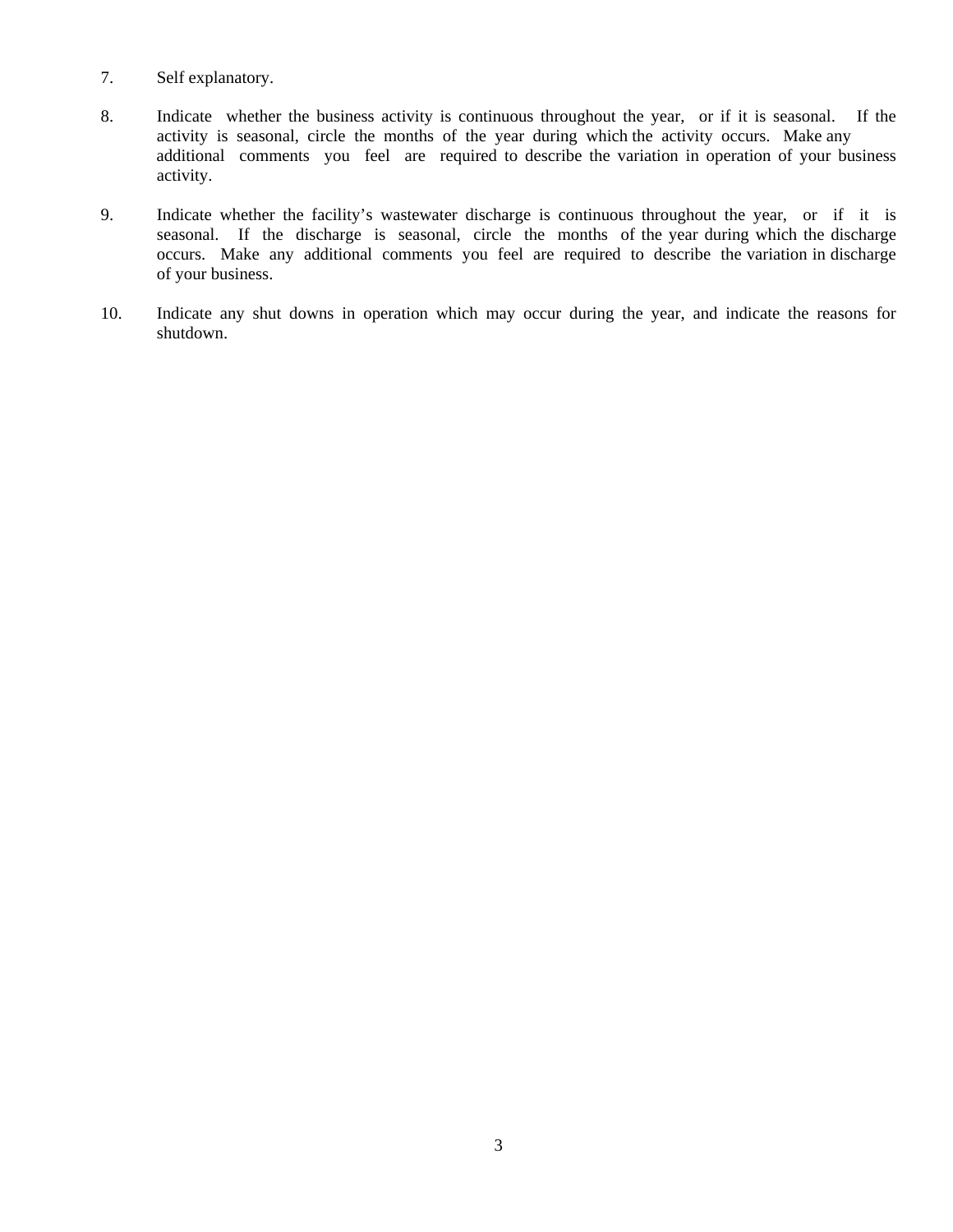11. A building layout or plant site plan of the premises is required. This drawing may have to be certified for accuracy by a State registered professional engineer, if requested by the Control Authority. Approved building plans may be substituted. An arrow showing North as well as the map scale must be shown. The location of each existing and proposed sampling locations and facility sewer lines must be clearly identified as well as all sanitary and wastewater drainage plumbing . Assign a sequential reference number to each unit process discharging wastewater to the sewer collection system. If discharges to stormwater conveyance systems or natural drainage ways are made, note the location and estimated daily volume disposed of in this manner. An example of the drawing required is shown below.

#### **BUILDING LAYOUT**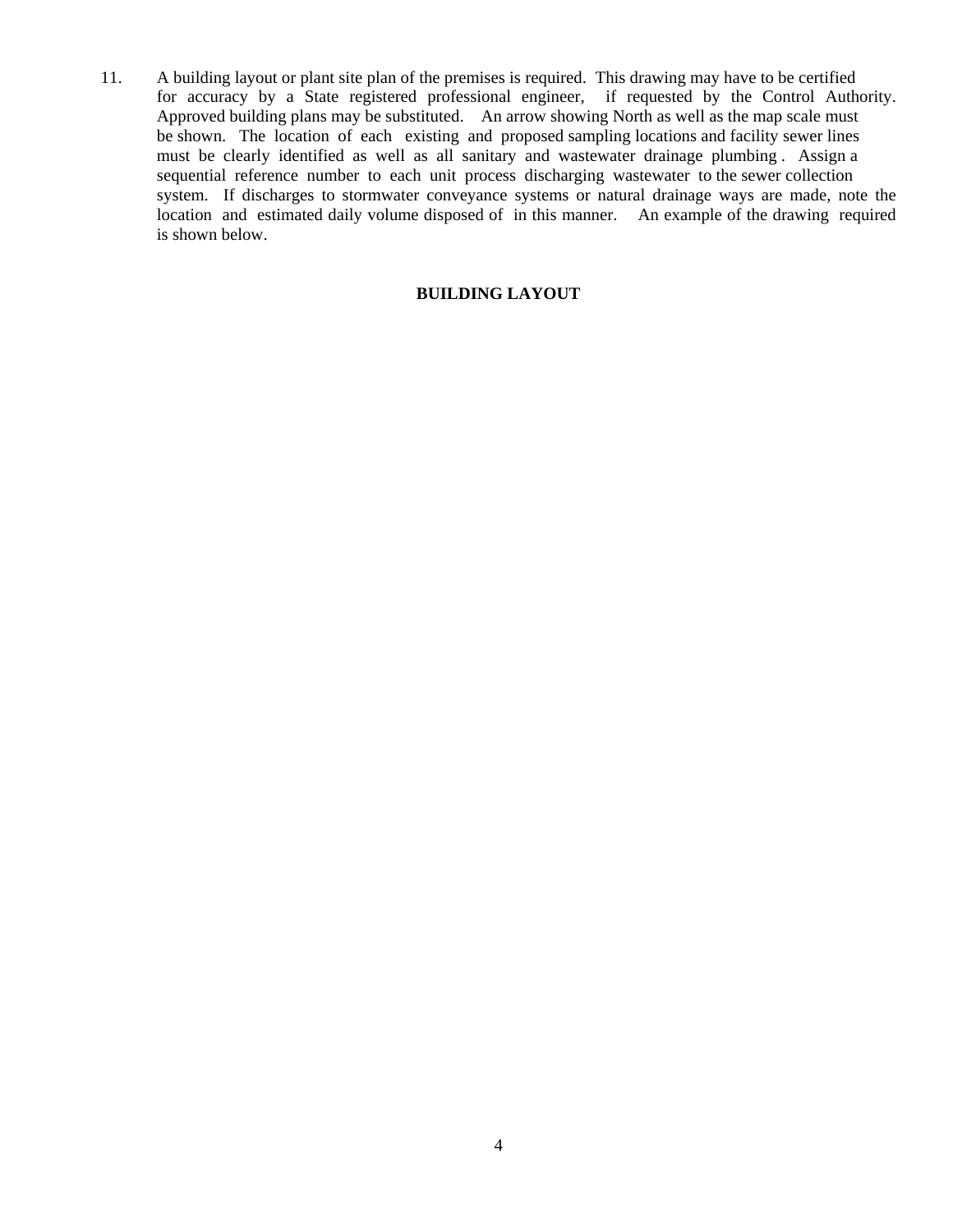# **SECTION C, Instructions for Water Supply**

- 1. Self explanatory.
- 2. Self explanatory.
- 3. Self explanatory.
- 4. Provide daily average water usage within the facility. Contact cooling water is cooling water that during the process comes into contact with process materials, thereby becoming contaminated. Noncontact cooling water does not come into contact with the process materials. Sanitary water includes only water used in restrooms. Plant and equipment washdown includes floor washdown. If the sanitary flow is not metered, provide an estimate based on 20 gallons per day (gpd) for each employee. Other water uses my include those associated with a cafeteria, laboratory, or other such activity (please be specific).

# **SECTION D, Instructions for Sewer Information**

- 1. If the answer to question 1(a) is "no," indicate when connection is expected, and proceed to question  $1(b)$ .
- 2. Self explanatory.

# **SECTION E – Instructions for Wastewater Discharge Information**

- 1. If the answer to question 1 is "no," skip to **Section H.** Otherwise, complete the remainder of Section E.
- 2. (GPM), gallons per minute. (GPD), gallons per day.
- 3. Self explanatory.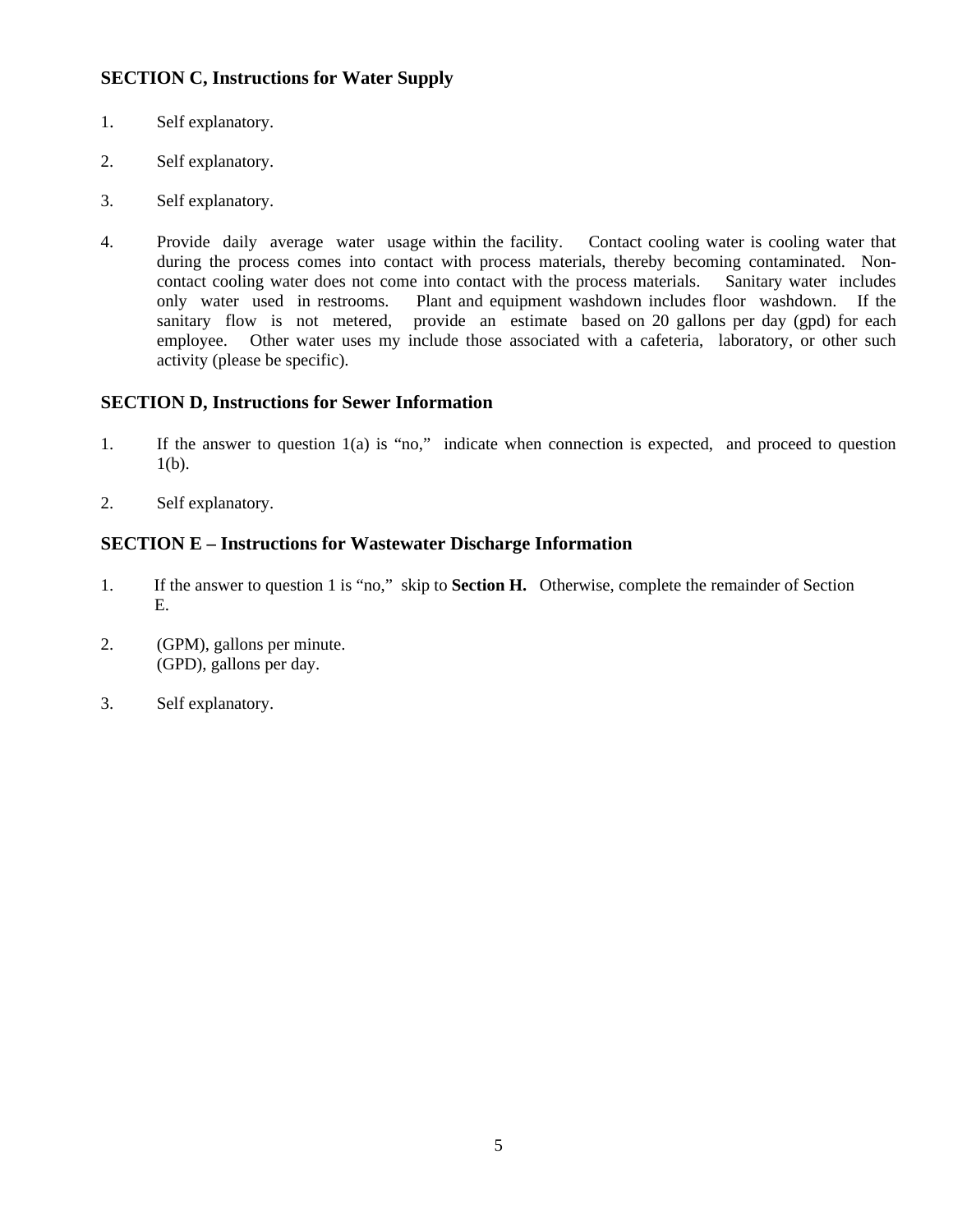4. A schematic flow diagram is required to be completed. This drawing must be certified for accuracy by a State registered professional engineer, if so requested by the City. Assign a sequential reference number to each process starting with No. 1. To determine your average daily volume and maximum daily volume of wastewater flow, you may have to read water meters, sewer meters, or make estimates of volumes that are not directly measurable. (See below for example drawing)

#### **SCHEMATIC FLOW DIAGRAM**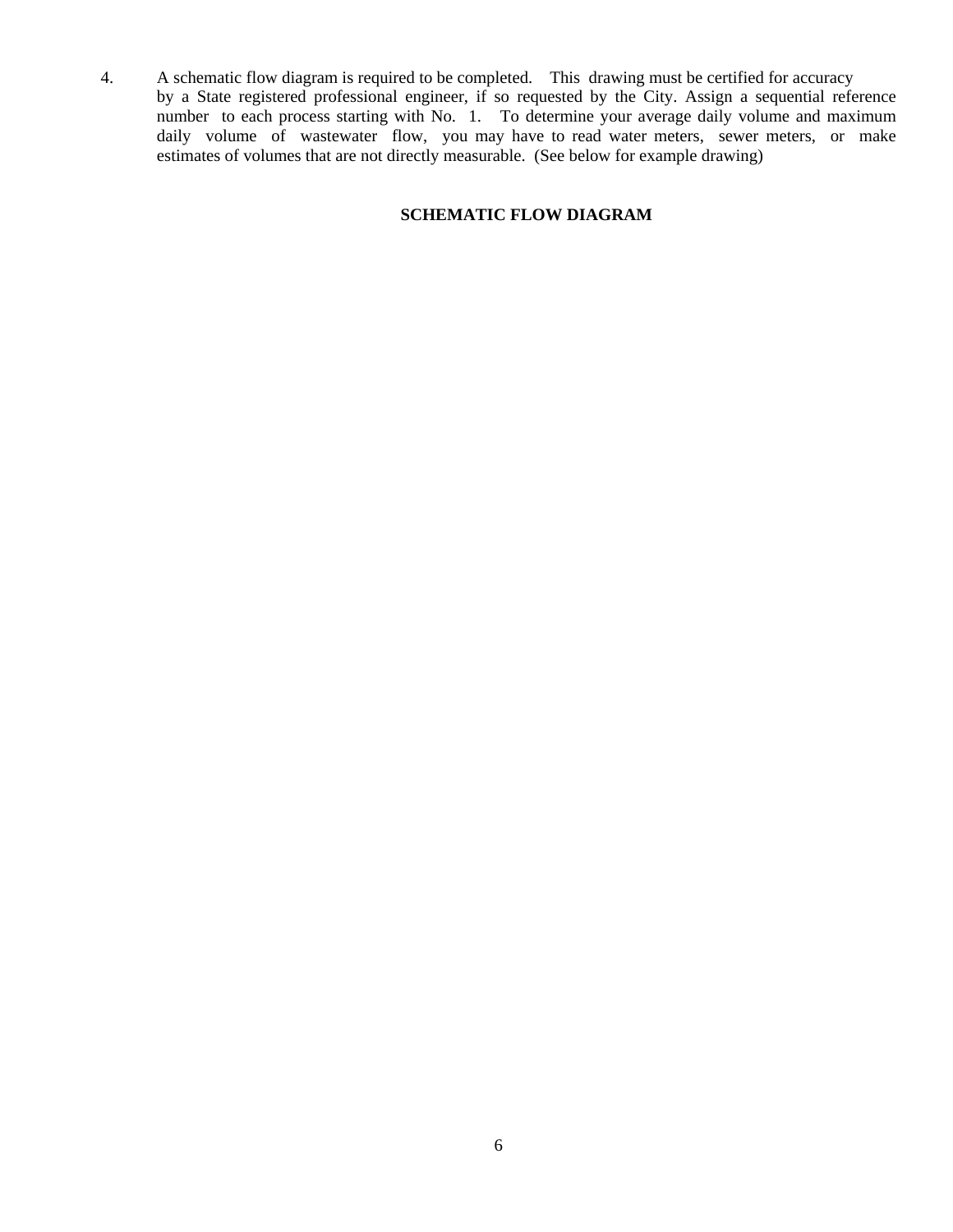5. Non-categorical users should report average daily and maximum daily wastewater flows from each process, operation, or activity present at the facility. Categorical users should report average daily and maximum flows from every regulated, unregulated, and dilution process.

A **regulated wastestream** is defined as wastewater from an industrial process that is regulated for a particular pollutant by a categorical pretreatment standard.

**Unregulated wastestreams** are wastestreams from an industrial process that is not regulated by a categorical pretreatment standard and are not defined as a dilution wastestream.

**Dilution wastestreams** include sanitary wastewater, boiler blowdown, non-contact cooling water or blowdown, stormwater streams, demineralized backwash, and process wastestreams from certain industrial subcategories exempted by EPA from categorical pretreatment standards. [For further details see 40 CFR 403.6 (e).]

- 6. Total Toxic Organics (TTO) means the sum of the masses or concentrations of specific toxic organic compounds found in the industrial user's process discharge. The individual organic compounds that make up the TTO value and the minimum reportable quantities differ according to the particular industrial category. [See applicable categorical pretreatment standards, 40 CFR Parts 405-471]
- 7. Self explanatory.
- 8. Self explanatory.
- 9. Self explanatory.
- 10. Self explanatory.
- 11. Self explanatory.

### **SECTION F, Instructions for Characteristics of Discharge**

Industrial Users currently permitted to discharge into the POTW may submit the most recent semiannual analysis for each monitored outfall in lieu of completing Section F. Complete Section F for new facilities, or processes, which will generate wastewater that will be discharged into the POTW. Indicate by placing the appropriate letter in the column whether the pollutant is known to be present  $(P)$ , suspected to be present  $(S)$ , or known not to be present  $(N)$ . Also, indicate at the top of each column, or on a separate sheet if necessary, the sample location and the analytical method performed. All analytical methods should be in accordance with 40 CFR Part 136; if no, indicate the analytical method used to identify the pollutant.

#### **SECTION G, Instructions for Treatment (Existing or Proposed)**

Questions in this section are self explanatory.